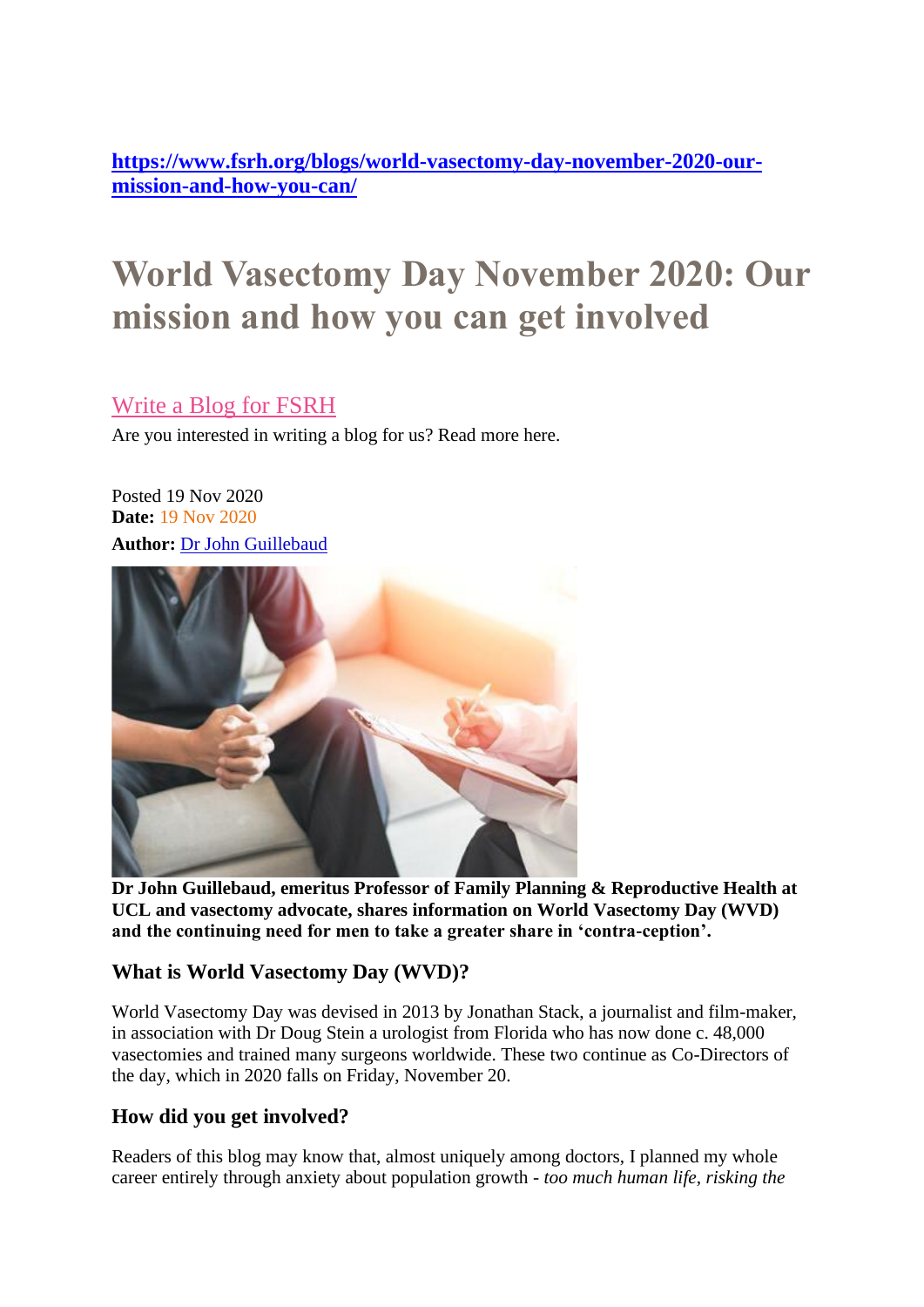*future of all life on the planet.* This anxiety was kicked off by one evening lecture titled "Adam's Brood" while I was a second-year medical student. I realised then and still see my and your - specialty of sexual and reproductive health and rights (SRHR) as THE most important branch of medicine!

So, as 'it takes two to tango' and the very word *"contra-ception"* ought to include every male method, I arranged higher training in both OBGYN and surgery. I was among the first UK surgeons to provide vasectomies, starting in July 1970 at Oxford's Elliot Smith clinic. After doing around 4000, latterly by the preferred no-scalpel vasectomy (NSV) technique, I was instantly enthused when I first heard about World Vasectomy Day.

#### **What happens on the day and how does advocacy continue during the rest of the year?**

We have a number of events worldwide leading up to WVD, and many on the day too, which you can learn more about on our [website.](https://www.worldvasectomyday.org/) This year most of our activities were virtual and online due to COVID-19.

With 1000+ participating providers in over 30 countries, we believe we are the largest malefocused sexual and reproductive health event in the world. Almost 100 UK vasectomy surgeons were involved this year, joining in solidarity with others even if currently not permitted to operate. One tradition was maintained; the live-streaming of operations under local anaesthetic: there were volunteers from the US, Brazil and Canada whose wives were also willing to be interviewed live, with everyone in masks.

There was also the Vasectomy Doctor Summit on November 14, the open Symposium (November 18), plus a global gathering (November 20), with open access through our website.

Throughout the year within the WVD global 'family', promotion of vasectomy continues, especially by training surgeons in the NSV techniques and raising awareness worldwide, whilst WVD itself focuses on sharing information and advocacy.

#### **Aren't there still numerous countries where vasectomy incidence is essentially zero? Can a Day like this help?**

True, but it's gradually changing as more men recognise that it will not alter their manhood and whole societies come to see how it celebrates and inspires positive masculinity. Globally, we are discovering many more men who would have a vasectomy if it became an option, as they become more aware of the benefits.

### **What is the World Vasectomy Day Award?**

Awards are given annually to individuals or entities, individuals, patients or doctors, journalists or broadcasters recognised as advancing vasectomy in their country.

With WVD co-founder Jonathan Stack, I have created the Elliot Smith Award, a cash prize and mentorship program offered to partners in emerging countries. This includes the provision of materials, demand generation support and subsidises their doctors. This year we have a deserving winner, CEMOPLAF the family planning organisation in Quito, Ecuador.